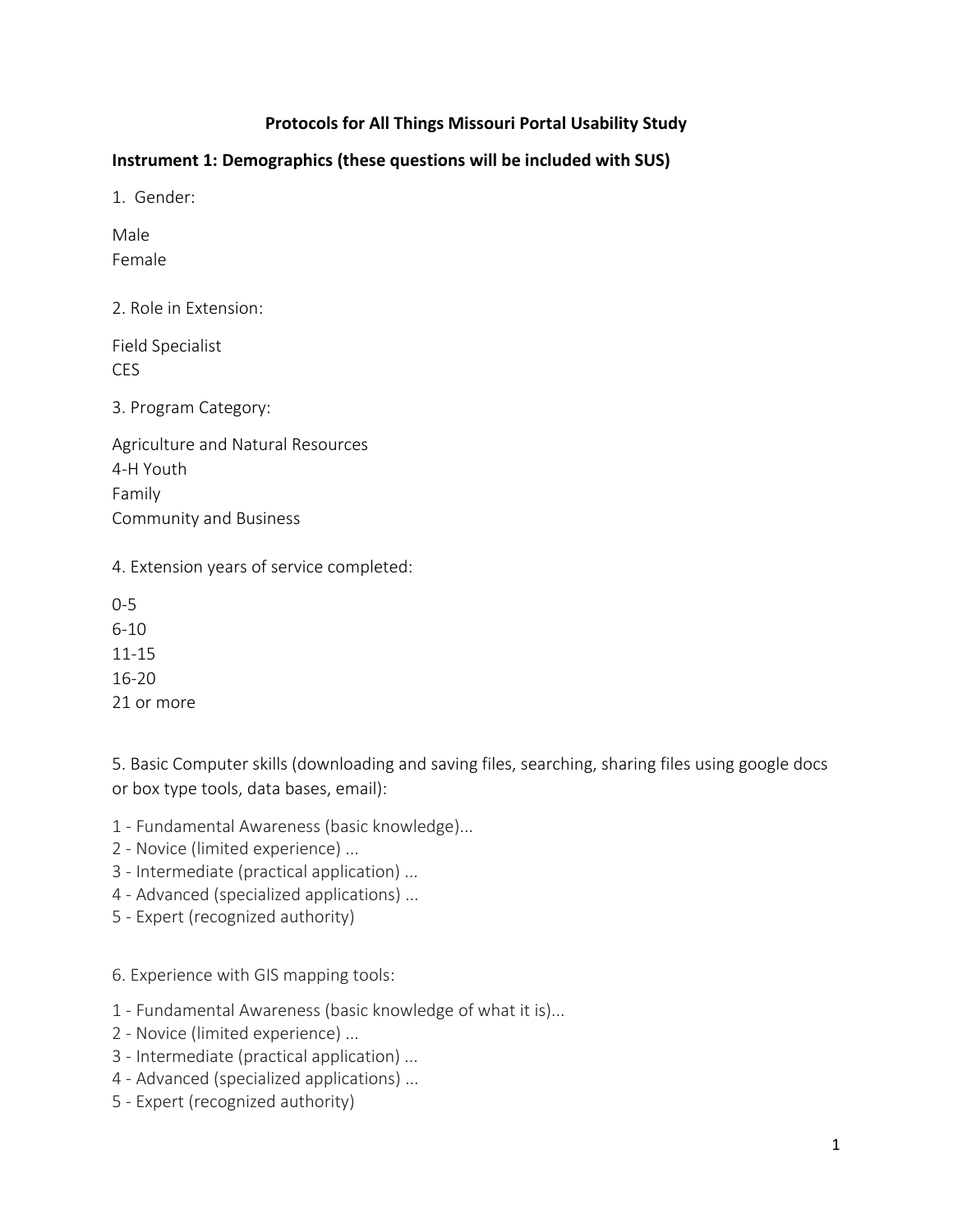### Instrument 2: Follow-up Individual Interview

# *Thank you for participating in the task analysis. I would like to ask you a few follow-up questions that will help in making this tool more user friendly. This is an anonymous interview and if you do not feel comfortable answering a question you do not have to.*

I. Mapping Room:

- 1. What was the easiest task? Why?
- 2. What were some challenging or frustrating tasks? Why?
- 3. Was there something that was confusing or not clear?
- 4. What would be helpful to direct or guide new users?
- 5. What would help make this tool easier to use?
- 6. How do you see yourself using this tool in your work?

#### II. Reports:

- 7. What was the easiest task? Why?
- 8. What were some challenging or frustrating tasks? Why?
- 9. Was there something that was confusing or not clear?
- 10. What would be helpful to direct or guide new users?
- 11. What would help make this tool easier to use?
- 12. How do you see yourself using this tool in your work?
- III. Closing:
	- 1. Is there anything that you would like to add that we did not discuss?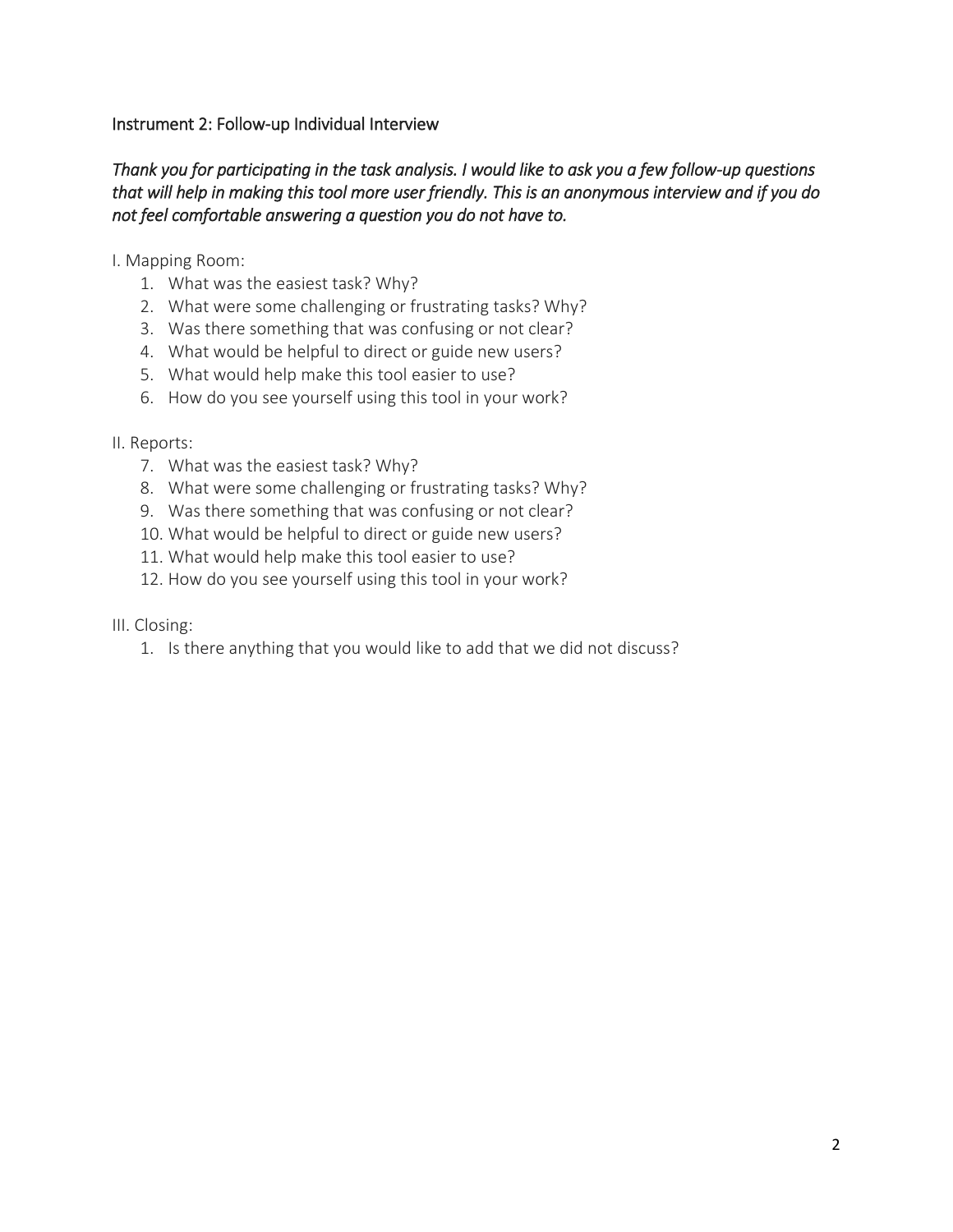# Instrument 3: Focus Group Interviews (Conducted with CES Group and Field Specialist Group)

*You have had an opportunity to play around with the portal tools since we last met. Since then, I would like to follow up with a few questions regarding the portal. This is anonymous and there will be no identifying information given in any reports or publications. If you feel uncomfortable or do not want to answer a question that is ok as well.* 

I. Mapping Room:

- 1. What did you like about this tool?
- 2. Describe your experience using the mapping room?
- 3. What difficulties did you encounter?
- 4. What is something that would be helpful in the design functions?
- 5. How do you see using the mapping tool as a CES? As a Field Specialist?

# II. Reports:

- 1. What did you like about this tool?
- 2. Describe your experience using the reporting tool?
- 3. What difficulties did you encounter?
- 4. What is something that would be helpful in the design functions?
- 5. How do you see using the mapping tool as a CES? As a Field Specialist?

III. Faculty Folder- (Wire Frame):

- 1. Pass out wire frame
- 2. Describe components
- 3. Collaboration- Ability to share and upload data
- 4. Feedback

IV. Closing:

- 1. If there were no restraints, (budget or design) what would be three wishes that you have for this portal?
- 2. Is there anything you would like to share that we did not ask or cover?